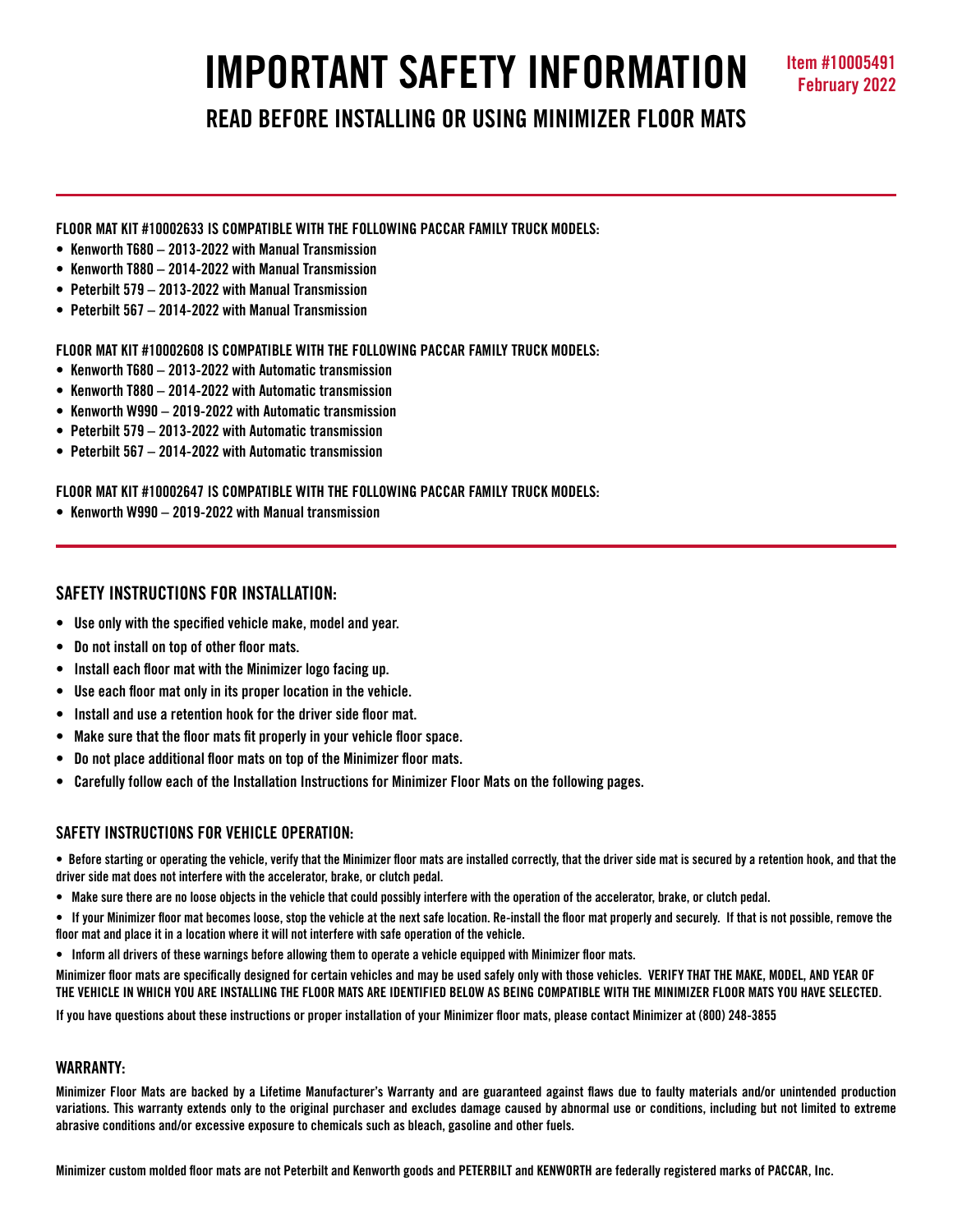**Minimizer floor mats are specifically designed for certain vehicles and may be used safely only with those vehicles. VERIFY THAT THE MAKE, MODEL, AND YEAR OF THE VEHICLE IN WHICH YOU ARE INSTALLING THE FLOOR MATS IS IDENTIFIED ON PAGE 1 AS BEING COMPATIBLE WITH THE MINIMIZER FLOOR MATS YOU HAVE SELECTED.**

## **PACCAR FLOOR MAT KIT SPECIFICATIONS:**

**• Kit #10002633 shown in Figure 1 is compatible with Kenworth T680 & T880, and Peterbilt 579 & 567 models that are equipped with a manual transmission.** 

**Figure 1 - KIT #10002633 Contents**



**• Kit #10002608 shown in Figure 2 is compatible with Kenworth T680 & T880, and Peterbilt 579 & 567 models that are equipped with an Automatic transmission.**

**Figure 2 - KIT #10002608 Contents**



**• Kit #10002647 shown in Figure 3 is compatible with Kenworth W990's that are equipped with an Automatic transmission.**

**Figure 3 - KIT #10002647 Contents**



**• The passenger side floor mat is not compatible with trucks equipped with a passenger seat base battery storage unit as shown in Figure 4.** 

**Figure 4 - Passenger Seat with Battery Storage**



**• Trucks equipped with a factory thermos holder will require hand trimming of the center mat. A raised trim line is molded into the floor mat to use as a guide and for liquid containment.** 

**• Trucks equipped with swivel base passenger seat or fixed base passenger seat also require trimming of the center mat.**

**Installation Instructions:**

**1. Remove other floor mats from the vehicle before installing Minimizer floor mats.**

**2. Install the Minimizer floor mats right side up, with the Minimizer logo visible.**

**3. Each Minimizer floor mat is contoured to fit a particular location in the vehicle and may be used safely only in that location.**

**4. The Minimizer floor mat package contains one driver mat, one passenger mat and one center mat.** 

**5. Test fit the center mat in between the seats of the truck. If the truck is equipped with a factory thermos holder as shown in Figure 5, trimming will be required. If no thermos holder is present, install the center mat so the logo reads from left to right when facing forward in the cab. If the truck is equipped with a thermos holder, follow the trimming guidelines below and refer to Figure 6 for a diagram of areas to trim. Use a sharp utility knife to trim the center mat.** 

## **Figure 5 - Thermos Holder**

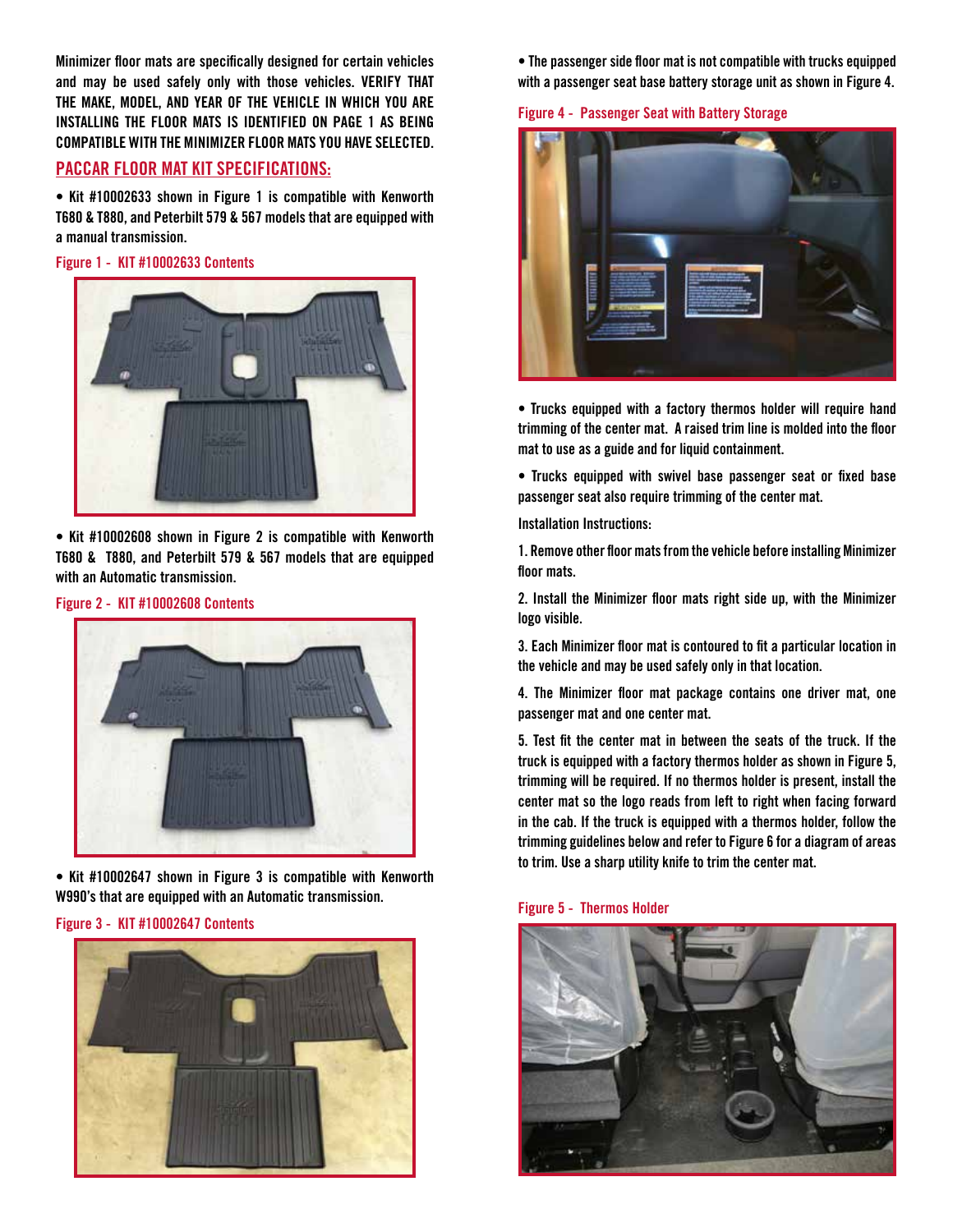**• For day cab trucks that have a fire extinguisher mounted in between the driver seat and passenger seat trim away the red shaded portion of the center mat preserving the tall rib for liquid containment.**

**• For trucks equipped with a fixed base passenger seat, trim away the blue portion of the center mat.** 

**• For all trucks equipped with a factory thermos holder in between the seats, trim away the green, yellow, and blue shaded areas.** 

**o If the truck is also equipped with a suspension passenger seat, trim the yellow and blue portion away from the green portion to create a narrow mat to place between the passenger seat and right edge of the thermos holder.**

#### **Figure 6 - Center Mat Trimming Diagram**



**6. Install the passenger floor mat for the passenger side of the vehicle.**

**7. Install the driver floor mat and retention hook to secure the driver side floor mat from any movement. See below for kit specific installation steps.**

**• Retention Hook Installation For Kit: 10002633**

**a) Use a #3 Phillips screwdriver to remove the mounting screw from the molded plastic transmission cover that is mounted to the floor. Refer to Figure 7 for mounting screw identification.** 

**Figure 7 - Hook and Spacer Assembly**



**b) Locate the retention hook provided in the floor mat kit. Insert the screw through the hole in retention hook and replace the screw in transmission cover. Tighten the screw using a #3 Phillips screwdriver. Orient the hook so the tip points toward the passenger side. Figure 8 below shows the proper hook orientation.**

#### **Figure 8 - Retention Hook Installation**



**c) Finish installing the driver side floor mat and engage it into the retention hook. The driver mat must be pushed all the way forward so the front lip is makes full contact with the lower dashboard kick panels as shown in Figure 9.**

#### **Figure 9 - Kit 10002633 Driver Mat with Retention Hook**



#### **• Retention Hook Installation For Kit #10002608**

**a) Locate the adhesive backed retention hook packaged with the floor mat kit.**

**b) Unpack the tube of Primer 94 and read the safety precautions printed on the tube.**

**c) Place the driver mat in position and confirm that the mat is pushed forward making full contact with the dashboard kick panels.**